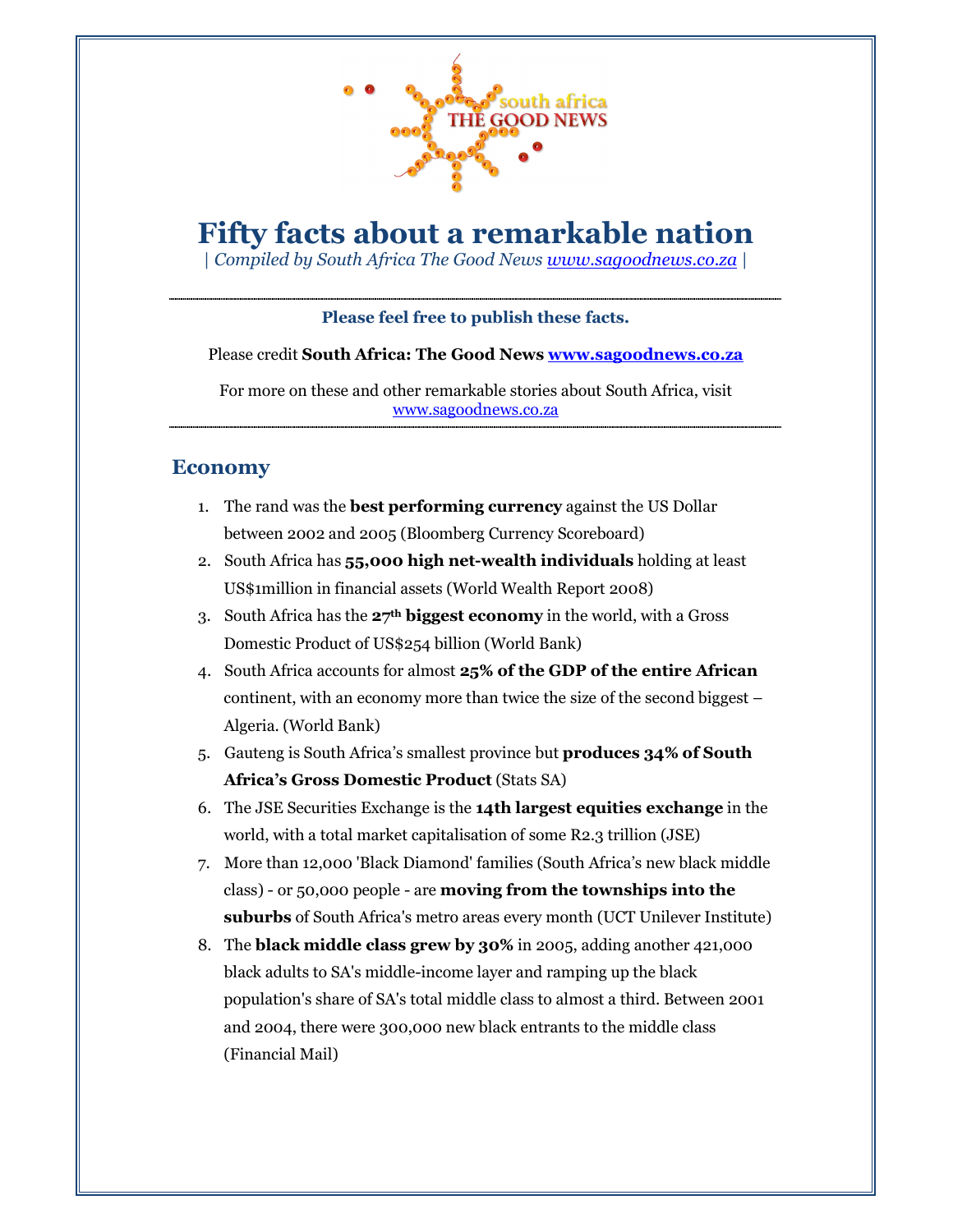# Infrastructure

- 1. South Africa generates two-thirds of Africa's electricity (Eskom)
- 2. South African power supplier provides the fourth cheapest electricity in the world
- 3. Chris Hani-Baragwanath Hospital in Soweto is the biggest hospital in the world
- 4. Durban is the largest port in Africa and the ninth largest in the world.
- 5. There are 39 million cell phone users in South Africa (International Telecommunication Union)

# Tourism

- 1. The number of tourists visiting South Africa has grown by 200% since 1994, from 3 million to over 9 million in 2007 (Dept of Environment and Tourism)
- 2. The Singita game reserve was voted the best hotel in the world by the readers of a leading travel magazine (Conde Nast Traveller)
- 3. The world's best land-based whale-watching spot is located in Hermanus in the Western Cape.
- 4. In 2002, South Africa was the world's fastest growing tourist destination. In 2006, South Africa's tourism grew at three times the global average.

## Sport

- 1. South Africa hosts the largest **timed cycle race** in the world (the Cape Argus Cycle Tour), the world's oldest and largest ultra-marathon (the Comrades Marathon) and the world's largest open water swimming event (the Midmar Mile).
- 2. South Africa will become the first African country to host the Soccer World Cup in 2010 … and only the second country in the world to have hosted the Cricket, Rugby and Soccer World Cups.
- 3. Since the 1940s, South African golfers have won more golf majors than any other nation, apart from the United States.
- 4. In 1994, we won 11 medals in the Commonwealth Games. In 2002, we won 46.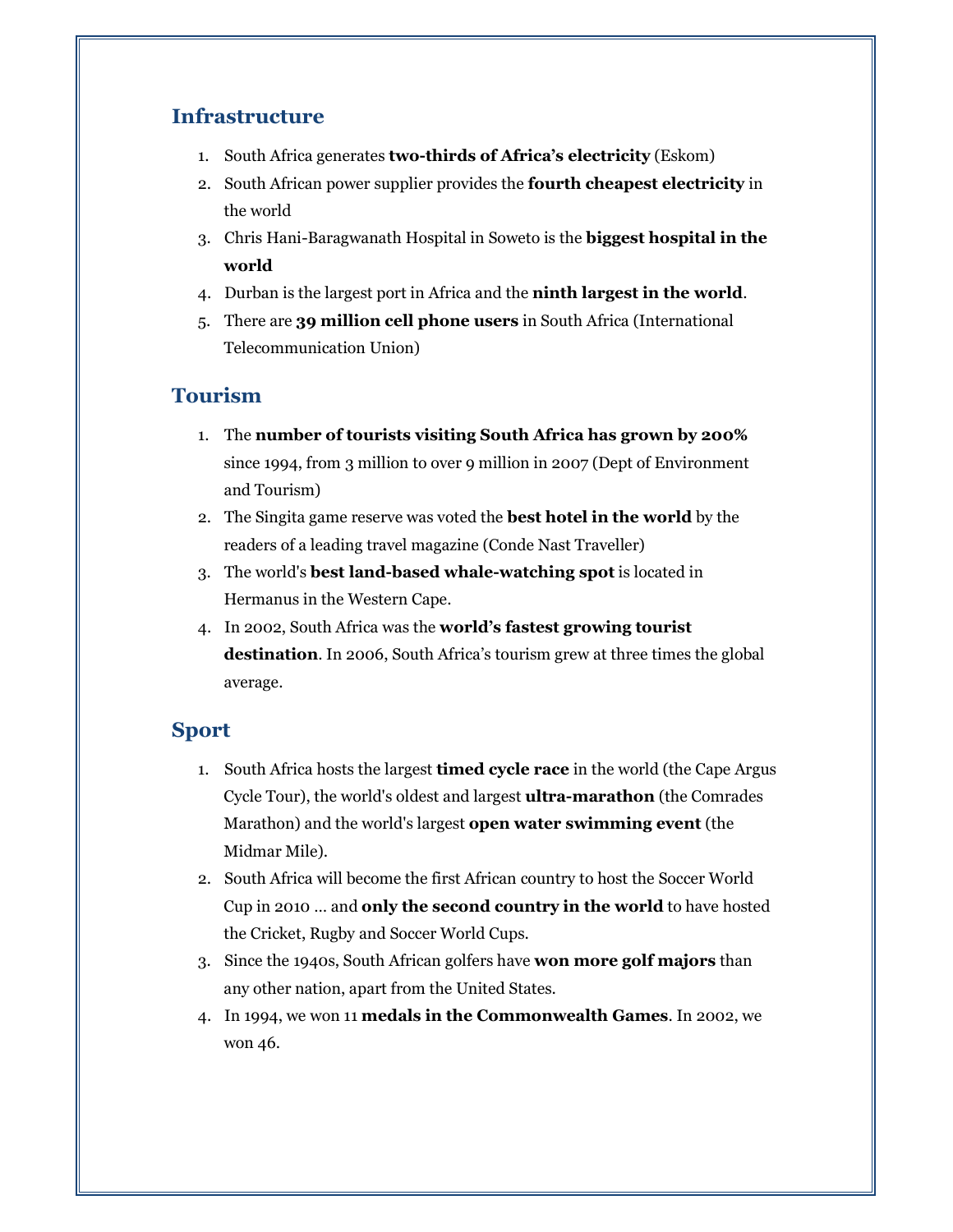# SA Teaching the World

- 1. South Africa houses one of the three largest telescopes in the world at Sutherland in the Karoo
- 2. South Africa is the first, and to date the only, country to build nuclear weapons and the voluntarily dismantle its entire nuclear weapons programme
- 3. South Africa Constitution is widely regarded as being one of the most progressive in the world, drawing from the experiences of the world's most advanced democracies
- 4. The South African oil company Sasol has established the only commercially viable oil-from-coal operations in the world.
- 5. Two of the world's most profoundly compassionate philosophies originated in South Africa – Ubuntu (the belief in a universal bond of sharing that connects all humanity) and Gandhi's notion of "passive resistance" (Satyagraha), which he developed while living in South Africa.

## **Education**

- 1. Almost a quarter of South Africa's non-interest budget is spent on education
- 2. The University of South Africa UNISA is a pioneer of tertiary distance education and is the largest correspondence university in the world with 250,000 students.
- 3. Our learner to teacher ratio has improved from 1:50 in 1994 to 1:34 in 2004
- 4. South Africa's matric pass rate has improved from 49% in 1994 to 70% in 2004, but student's receiving university exemptions has remained at 18%
- 5. The first MBA programme outside of the United States was started by the University of Pretoria in 1949.

# Social

- 1. Over thirteen million South Africans (a quarter of the population) have access to social grants (Department of Social Development)
- 2. Since 1994, 500 houses have been built each day for the poor and 1,000 houses per day have received electricity
- 3. Seventy percent of South Africa's population is urbanised